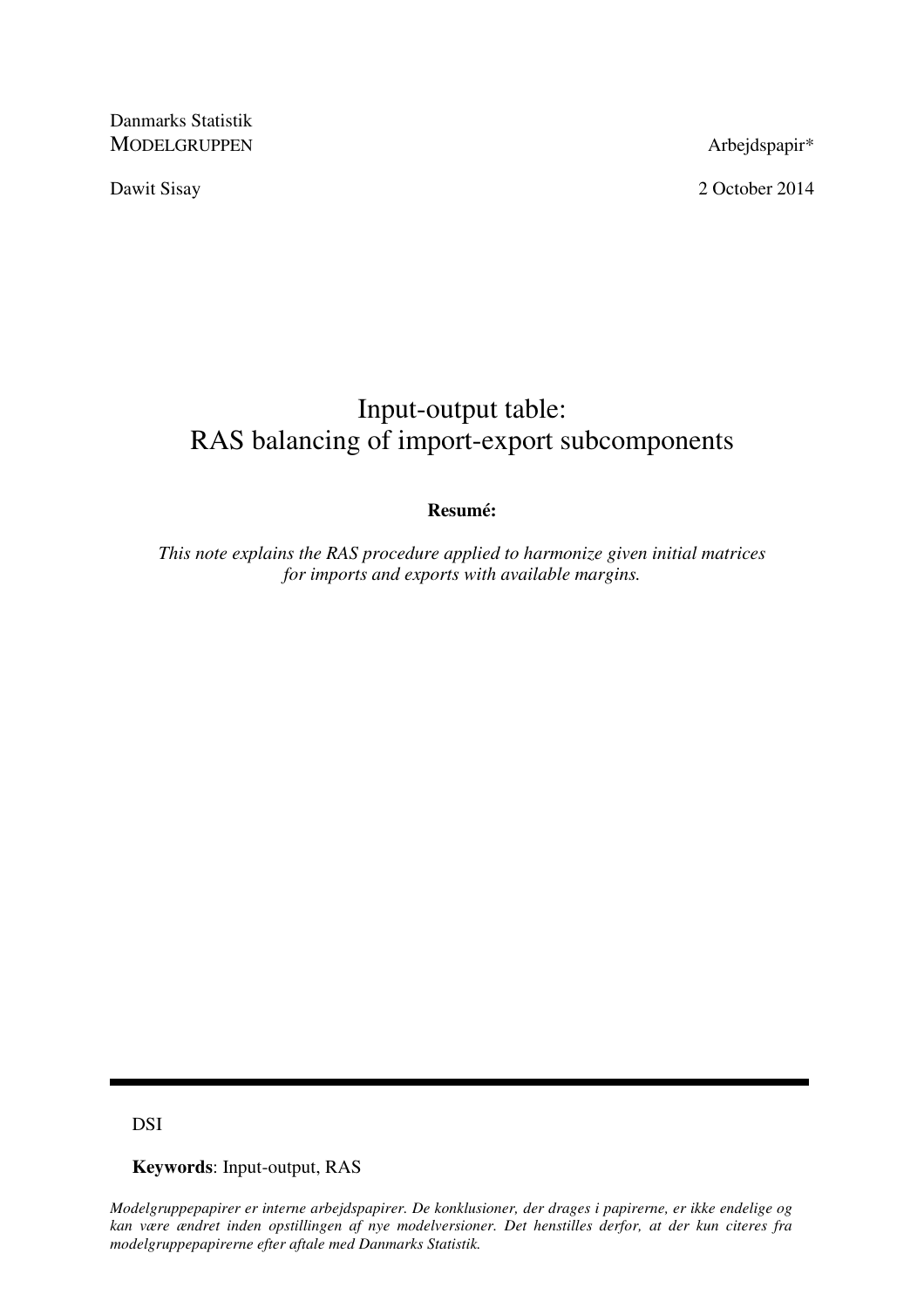### 1. Introduction

The input-output table in ADAM has been updated for the current model version – October 2014, based on the new commodity flow dataset (*tilgangsog anvendelsesmatricer*) from the national accounts. The import and export totals are provided back to 1966, however, the import-export matrices at the detailed level are available only for 2005-2010 in current prices and 2008-2010 in previous year prices. As a result, it is necessary to take detailed data for the inner cells before 2005/2008 from an older model version databank. The problem is that the row and column aggregates of the inner cells from the earlier model version do not add up to the given import and export totals from the national accounts. To harmonize the input-output cells with the given margins we apply RAS method. The procedure is explained below.<sup>1</sup>

## 2. The RAS method

The problem is that we have an initial matrix Z of dimension *n x m* with elements  $z_{ii} \in R^+$ , and a corresponding target matrix  $Z^*$  of dimension *n x m*. However, only the margins, the row and column sums, of  $Z^*$  are known. The objective is to find a third matrix  $\tilde{Z}$  with the same dimension and margins as  $Z^*$ that fulfils:

$$
\sum_{i=1}^{n} z_{ij}^{*} = \sum_{i=1}^{n} \tilde{z}_{ij} \text{ and } \sum_{j=1}^{m} z_{ij}^{*} = \sum_{j=1}^{m} \tilde{z}_{ij}
$$
 (1)

This is achieved by a series of bi-proportional adjustments of  $Z$  to  $\tilde{Z}$  until (1) is satisfied.

#### **RAS balancing**

First check the condition:

$$
\sum_{i=1}^{n} \sum_{j=1}^{m} z_{ij}^* - \sum_{j=1}^{m} \sum_{i=1}^{n} z_{ij}^* \le 1
$$
 (2)

Let  $p = 0,1,2,...,x$ , denote the number of iterations carried out until (1) is fulfilled. Denote  $\tilde{z}_{ij}|_{p}$  as  $\tilde{z}_{ij}$  after p iterations.

Initialization: for  $p = 0$ ,  $\left. \tilde{z}_{ij} \right|_0 = z_{ij}$ 

For  $p = 1, \ldots, x$ 

-

Step 1: Row scaling,  $\left. \tilde{z}_{ij} \right|_p = \tilde{z}_{ij} \Big|_{p=1} \otimes \sum_{j=1} z_{ij}^* / \sum_{j=1} \tilde{z}_{ij} \Big|_{p=1}$  $\sum_{i=1}^m z_{ii}^* / \sum_{i=1}^m$  $\left\|y\right\|_p = \left\|y\right\|_{p-1} \cup \left\|y\right\|_{j=1} \leq \left\|y\right\|_{p-1}$  $\left. \tilde{z}_{ij} \right|_p = \tilde{z}_{ij} \Big|_{p=1} \otimes \sum_{i=1}^m \tilde{z}_{ij}^* \big/ \sum_{i=1}^m \tilde{z}_{ij} \Big|_{p=1}$ 

Step 2: Column scaling,  $\left. \tilde{z}_{ij} \right|_p = \tilde{z}_{ij} \left|_p \otimes \sum_{i=1} z_{ij}^* / \sum_{i=1} \tilde{z}_{ij} \right|_{p-1}$  $\sum_{i=1}^n z_{ii}^* / \sum_{i=1}^n$  $\left\|j\right|_p = \left\langle i\right|_p \cup \left\langle \sum_{i=1}^{j} \left\langle i\right|' \sum_{i=1}^{j} \left\langle i\right|_p \right\rangle$  $\left. \tilde{z}_{ij} \right|_p = \tilde{z}_{ij} \Big|_p \otimes \sum_{i=1}^n z_{ij}^* / \sum_{i=1}^n \tilde{z}_{ij} \Big|_{p-1}$ 

Step 1 and 2 constitute a full iteration and are repeated until (1) is satisfied.

<sup>1</sup> See also Bartholdy, K. (1983), Metoder til afstemning af nationalregnskabs-matricer.